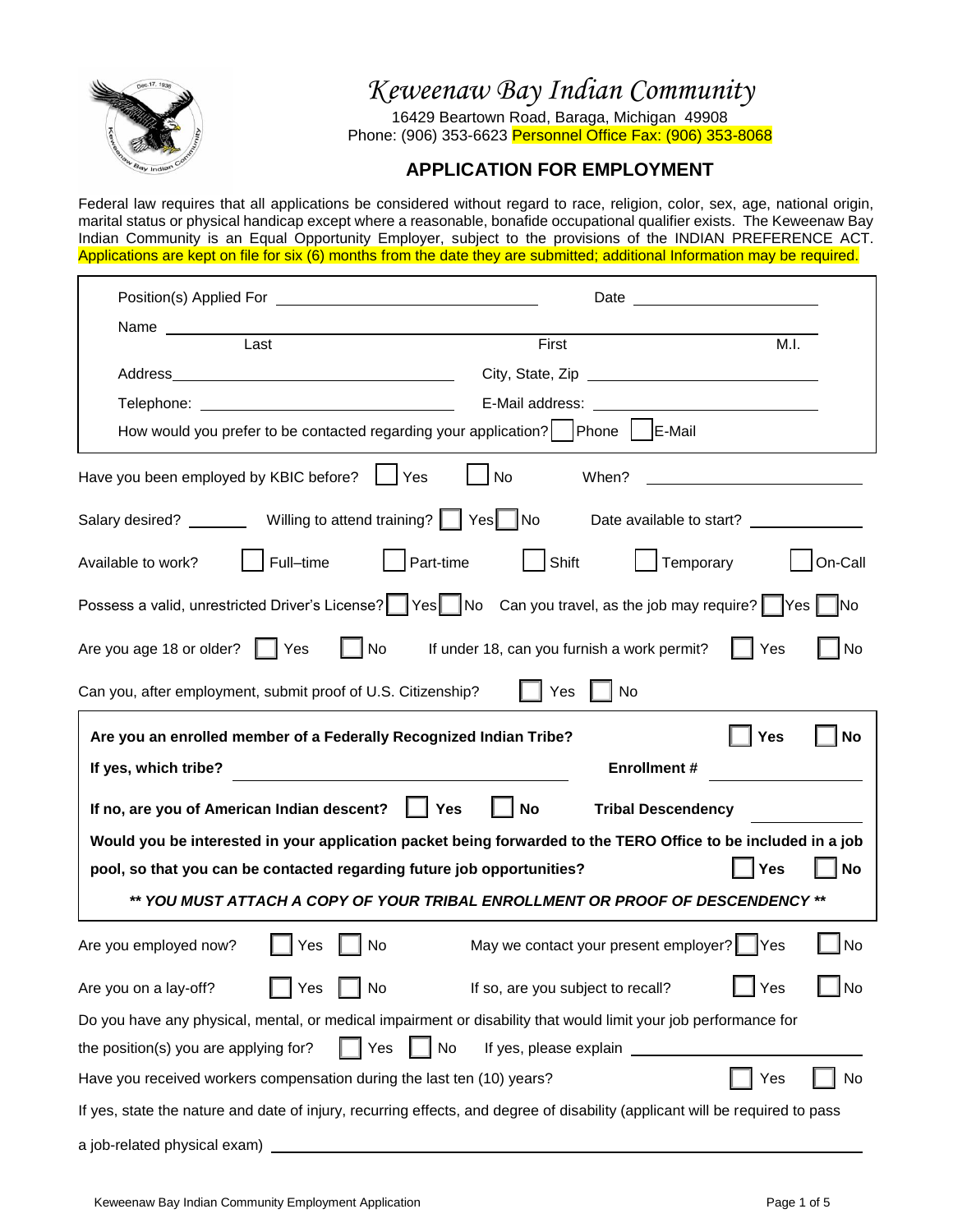#### **MILITARY RECORD**

| Have you ever served active duty in the Armed Forces of the United States? |                                                      |       | <b>No</b> |
|----------------------------------------------------------------------------|------------------------------------------------------|-------|-----------|
|                                                                            |                                                      |       |           |
| <b>Serial Number</b>                                                       | Dates of Active Duty From                            | To To |           |
|                                                                            | You MUST attach a copy of your DD 214                |       |           |
| Member of Reserve?<br>Yes<br>l No                                          | Ready<br>Standby<br>If yes, $\Box$<br>Service Branch |       |           |

### **COURT RECORDS**

| Have you ever been convicted of violating any law, including any municipal ordinance; Tribal, State, Federal law; or Tribal,  |                      |  |
|-------------------------------------------------------------------------------------------------------------------------------|----------------------|--|
| State, or Federal Natural Resources; or traffic law?                                                                          | $\Box$ Yes $\Box$ No |  |
| Have you ever been arrested or convicted of a crime involving a child or elder, violence, sexual assault, sexual molestation, |                      |  |
| sexual exploitation, sexual contact or prostitution, or crimes against persons?                                               | $\Box$ Yes $\Box$ No |  |
| Have you ever been convicted of a felony?                                                                                     | $\Box$ Yes $\Box$ No |  |

## **If you answered yes to any of the questions above, you are required to list all such matters:**

| Date | <b>Place</b> | Charge | <b>Final Disposition</b> | <b>Details</b> |
|------|--------------|--------|--------------------------|----------------|
|      |              |        |                          |                |
|      |              |        |                          |                |
|      |              |        |                          |                |
|      |              |        |                          |                |
|      |              |        |                          |                |

### **EDUCATION**

| Do you possess a High School Diploma, GED, or Certificate of Completion?   Yes No (Must provide documentation) |  |
|----------------------------------------------------------------------------------------------------------------|--|
| If no, are you a KBIC Member currently working on obtaining your GED? Yes No (Must provide documentation)      |  |

If no, are you 55 years of age or older?  $\Box$  Yes  $\Box$  No

| <b>Dates</b><br>From | To              | Name of School | Location | <b>Course Pursued</b> | Number<br>of Credits | Degree or<br>Diploma |
|----------------------|-----------------|----------------|----------|-----------------------|----------------------|----------------------|
| <b>High School</b>   |                 |                |          |                       |                      |                      |
| Colleges             |                 |                |          |                       |                      |                      |
|                      |                 |                |          |                       |                      |                      |
|                      |                 |                |          |                       |                      |                      |
|                      | Graduate School |                |          |                       |                      |                      |
|                      |                 |                |          |                       |                      |                      |
| <b>Miscellaneous</b> |                 |                |          |                       |                      |                      |
|                      |                 |                |          |                       |                      |                      |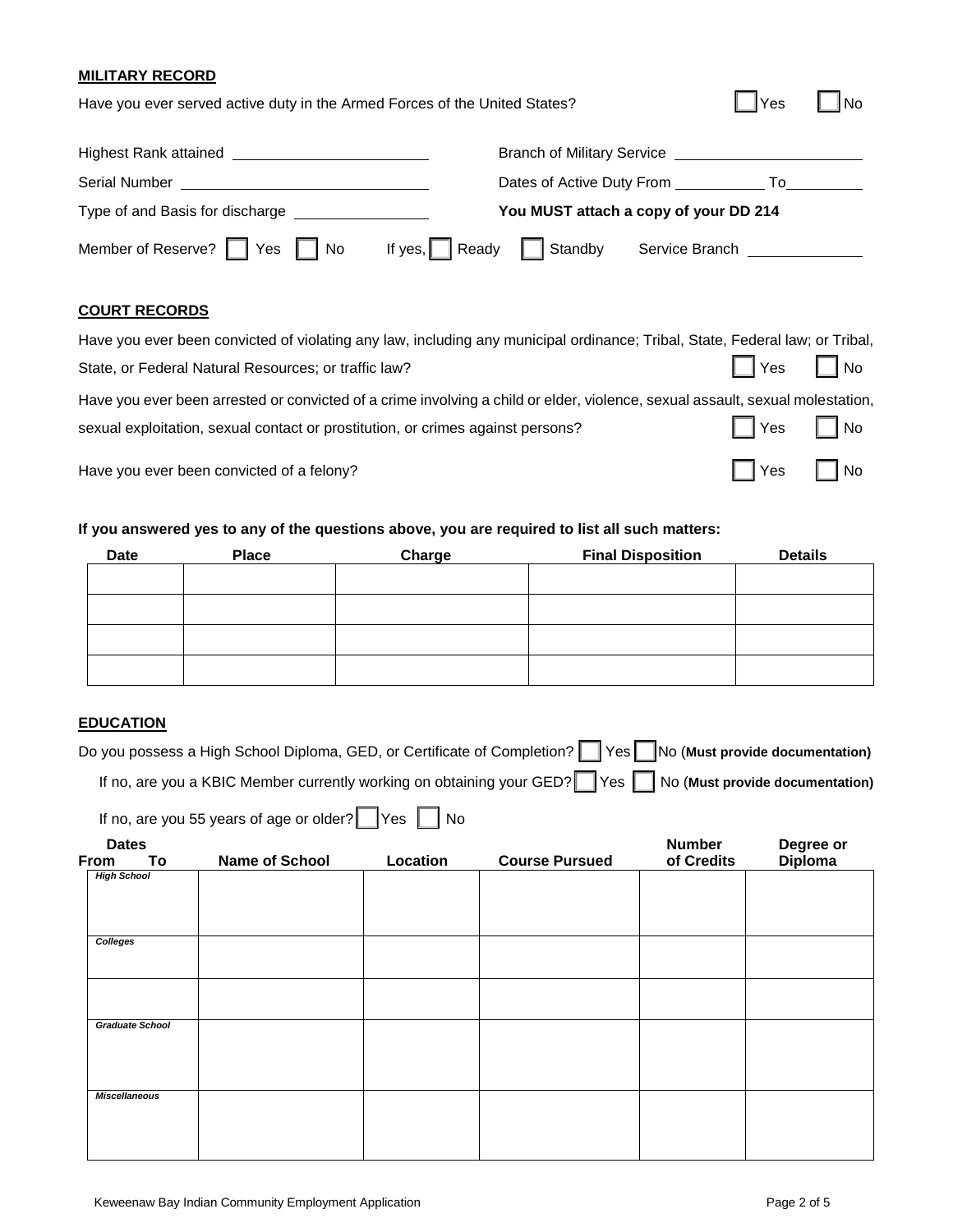| <b>Dates</b><br>To<br><b>From</b> |  | Name/Address/Phone<br>of Employer | <b>Position and Duties</b> | <b>Reason for</b><br>Leaving |  |
|-----------------------------------|--|-----------------------------------|----------------------------|------------------------------|--|
|                                   |  | Name:                             | Title:                     |                              |  |
|                                   |  | Address:                          | Duties:                    |                              |  |
|                                   |  | Phone:                            |                            |                              |  |
|                                   |  | Name:                             | Title:                     |                              |  |
|                                   |  | Address:                          | Duties:                    |                              |  |
|                                   |  |                                   |                            |                              |  |
|                                   |  | Phone:                            |                            |                              |  |
|                                   |  | Name:                             | Title:                     |                              |  |
|                                   |  | Address:                          | Duties:                    |                              |  |
|                                   |  |                                   |                            |                              |  |
|                                   |  | Phone:                            |                            |                              |  |
|                                   |  | Name:                             | Title:                     |                              |  |
|                                   |  | Address:                          | Duties:                    |                              |  |
|                                   |  |                                   |                            |                              |  |
|                                   |  | Phone:                            |                            |                              |  |

Summarize special skills and qualifications acquired from employment and other experiences. Also state any additional information you feel may be helpful in considering your application for employment.

List any machines or equipment that you are qualified and experienced at operating: \_\_\_\_\_\_\_\_\_\_\_\_\_\_\_\_\_\_\_\_\_\_\_\_\_\_

List any special licenses or certifications your currently possess: <u>example and containing</u> the second state of the second of the second of the second of the second of the second of the second of the second of the second

#### **REFERNCES** (Please provide contact information for three UNRELATED references):

|     | Name: | <b>Relationship</b> (how do you know this person) | <b>Phone Number:</b> |
|-----|-------|---------------------------------------------------|----------------------|
|     |       |                                                   |                      |
|     |       |                                                   |                      |
| ▵   |       |                                                   |                      |
| - 1 |       |                                                   |                      |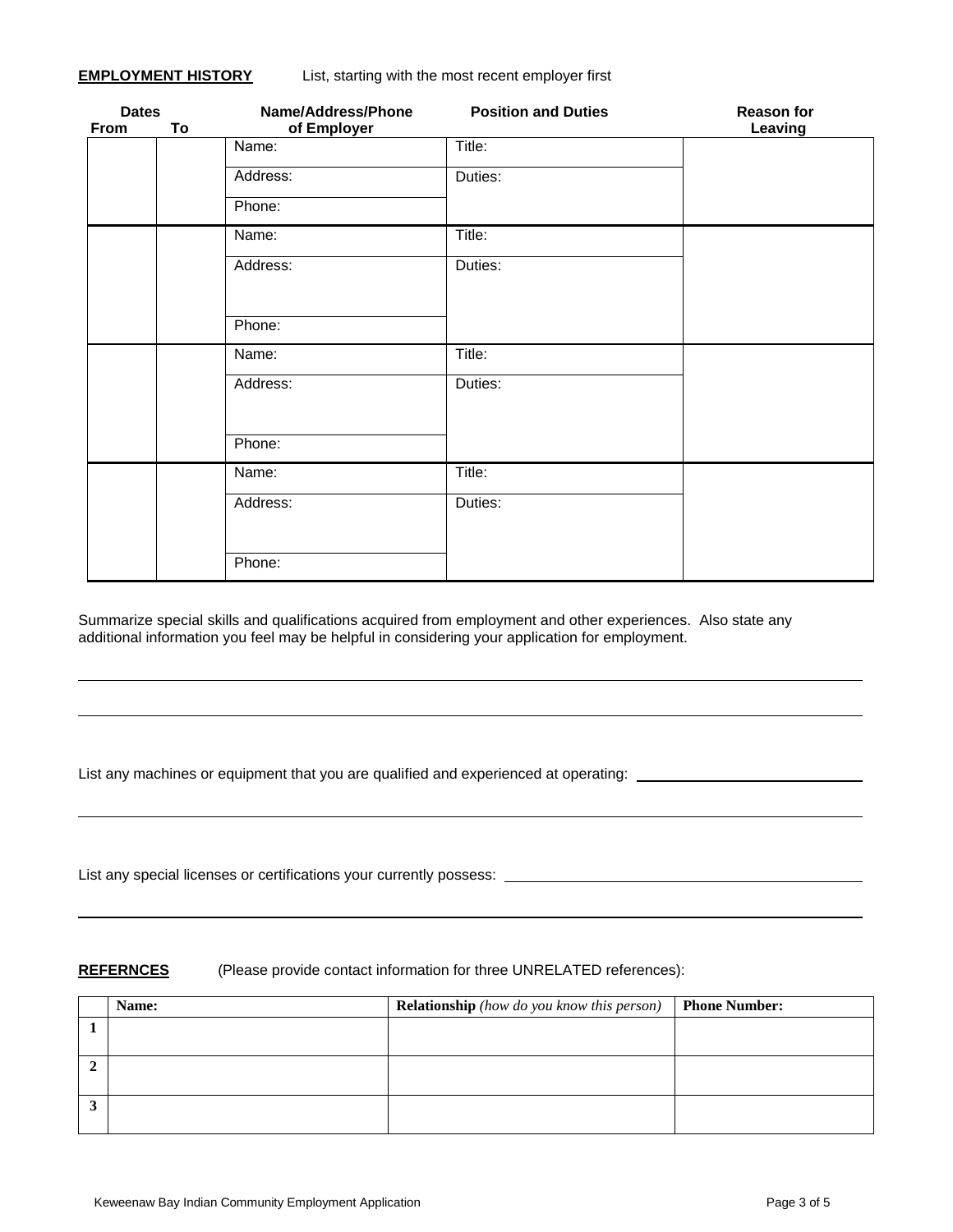

# SECURITY BACKGROUND CHECK CONSENT FORM

As an employee, prospective employee, or volunteer of the Keweenaw Bay Indian Community, I understand it is your policy to secure criminal history information as part of your pre-employment and screening process using the information provided below:

| NAME:                                                                   |                                                                            |                                                                                                 |                                                                                                                                                                                                                                                         |
|-------------------------------------------------------------------------|----------------------------------------------------------------------------|-------------------------------------------------------------------------------------------------|---------------------------------------------------------------------------------------------------------------------------------------------------------------------------------------------------------------------------------------------------------|
| (please print)                                                          | <b>LAST</b>                                                                | <b>FIRST</b>                                                                                    | <b>MIDDLE</b>                                                                                                                                                                                                                                           |
|                                                                         |                                                                            |                                                                                                 |                                                                                                                                                                                                                                                         |
| Birth-date: __________________                                          |                                                                            |                                                                                                 | Male<br>Gender:<br>Female                                                                                                                                                                                                                               |
| SS #: _______ _________________                                         |                                                                            |                                                                                                 |                                                                                                                                                                                                                                                         |
|                                                                         |                                                                            |                                                                                                 | Since the age of 18, have you ever resided outside of the United States (not including in the military)? $\Box$ YES $\Box$<br><b>NO</b>                                                                                                                 |
|                                                                         |                                                                            |                                                                                                 |                                                                                                                                                                                                                                                         |
|                                                                         |                                                                            | Since the age of 18, have you ever resided outside of Michigan (not including in the military)? | <b>YES</b><br><b>NO</b>                                                                                                                                                                                                                                 |
| resided in):                                                            |                                                                            |                                                                                                 | If yes, please list all states that you have resided in as an adult (please include any Tribal communities that you have                                                                                                                                |
|                                                                         | positions which include working with children, families, and the elderly.  |                                                                                                 | I understand the above information is required by the Keweenaw Bay Indian Community for the sole purpose of obtaining a<br>criminal history search. Further, I understand some positions may require a federal criminal history check, especially those |
| criminal history checks.                                                |                                                                            |                                                                                                 | I hereby authorize the Keweenaw Bay Indian Community to obtain information by conducting Tribal, State, and National                                                                                                                                    |
|                                                                         | Signature                                                                  |                                                                                                 | Date                                                                                                                                                                                                                                                    |
|                                                                         |                                                                            | FOR OFFICIAL USE ONLY                                                                           |                                                                                                                                                                                                                                                         |
| Date MSP:<br>Result: Satisfactory<br>$\Box$ Unsatisfactory<br>Comments: | Date KBTC:<br>Result: □ Satisfactory<br>$\Box$ Unsatisfactory<br>Comments: | Date KBTSS:<br>Result: □ Satisfactory<br>$\Box$ Unsatisfactory<br>Comments:                     | Date MIDHHS:<br>Result: Satisfactory<br>$\Box$ Unsatisfactory<br>Comments:                                                                                                                                                                              |
| Initials of individual                                                  | Initials of individual                                                     | Initials of individual                                                                          | Initials of individual                                                                                                                                                                                                                                  |

reporting result:

Result: **D** Satisfactory

Unsatisfactory

Date Other:

Comments:

CEO/PRESIDENT OFFICE APPROVAL:  $\Box$  Yes  $\Box$  No Signature: \_\_\_\_\_\_\_\_\_\_\_\_\_\_\_\_\_\_\_\_\_\_\_\_\_\_\_\_\_\_\_\_Date: \_

reporting result:

Result: **D** Satisfactory

Unsatisfactory

Date Other:

Comments:

reporting result:

Result: **D** Satisfactory

Date Other:

Comments:

Keweenaw Bay Indian Community Employment Application **Page 4 of 5** and 2008 and 2011 11 and 2011 12 and 2011 12 and 2012 12 and 2012 12 and 2012 12 and 2012 12 and 2012 12 and 2012 12 and 2012 12 and 2012 12 and 2012 12 an

reporting result:

Result: **C** Satisfactory

□ Unsatisfactory

Date Other:

**Comments** 

Unsatisfactory